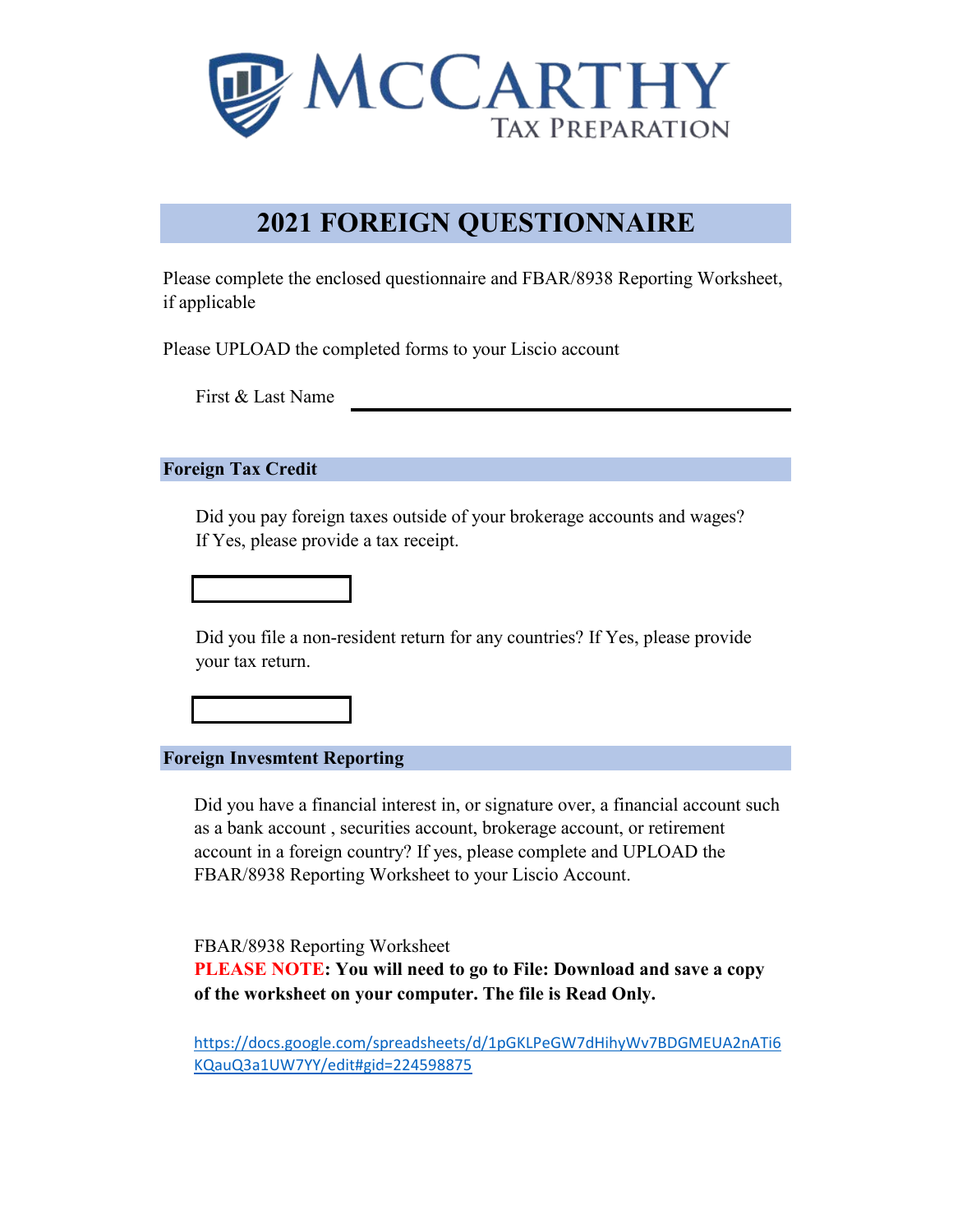#### **Foreign Invesmtent Reporting**

Are you covered or did you make a contribution to a foreign pension plan? If yes, please provide the year end statement.



Do you have ownership in a Foreign Corporation, Foreign Partnership, or a Foreign Trust?







Did you purchase any properties outside of the US?



Did you rent any properties outside of the US?



Did you sell any properties outside of the US?



If yes, please provide date of purchase, original cost, date of sale, and proceeds from sale.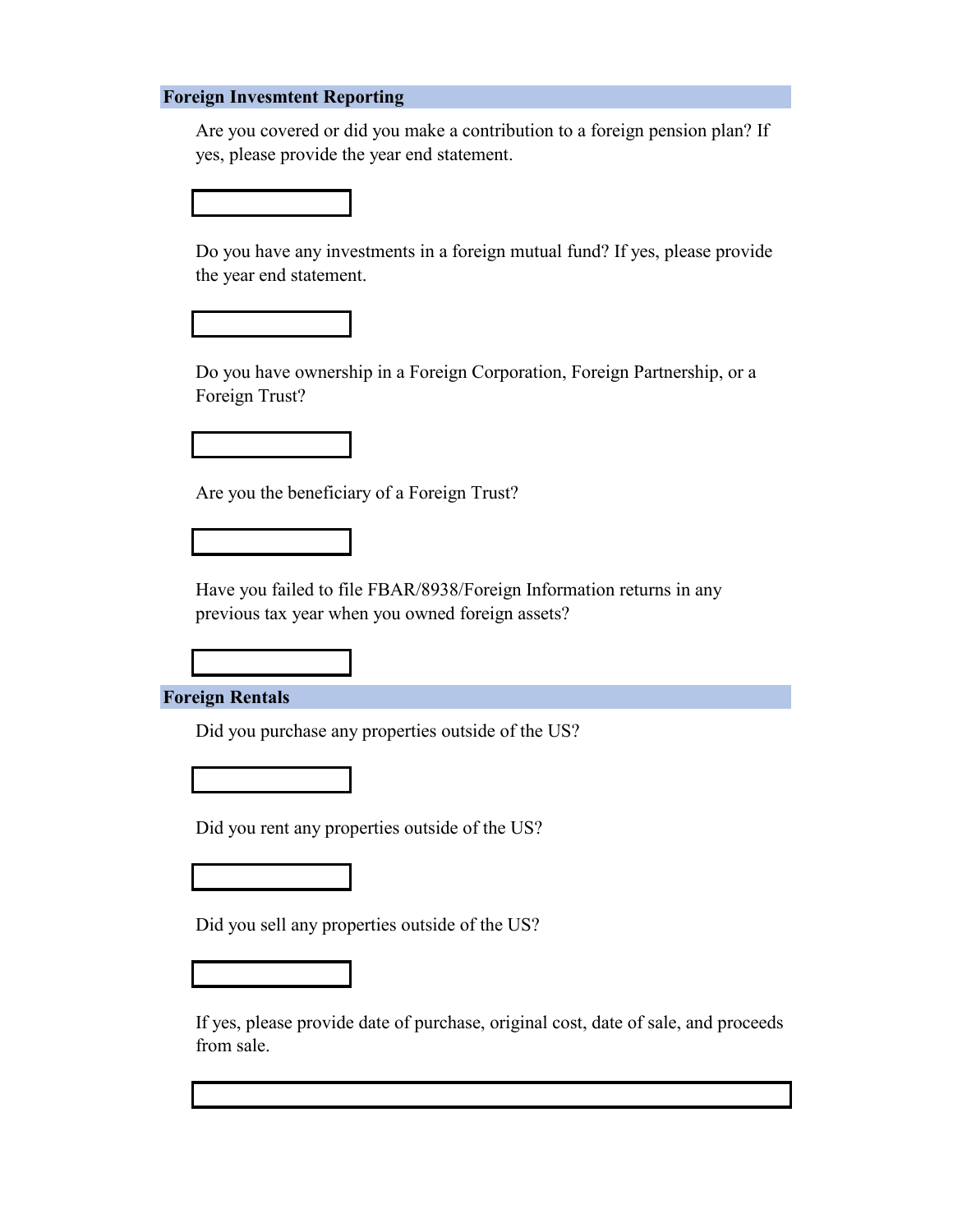## **Foreign Gift Reporting**

Did you make any gifts to foreign individuals?

Did you receive gifts over \$5,000 from any non-US residents?

Please provide name of gifter/giftee, date of gift and gift amounts.

**Foreign Earned Income Exclusion Filing Requirement**

Did you earn wages or contractor income while working overseas?

**Foreign Earned Income Exclusion**

What date did you arrive and work in the foreign country?

What is your employer's foreign address?

What is/was your foreign residency address?

What type of VISA do you have?

Is your foreign employer a foreign company or a subsidiary of a US Company?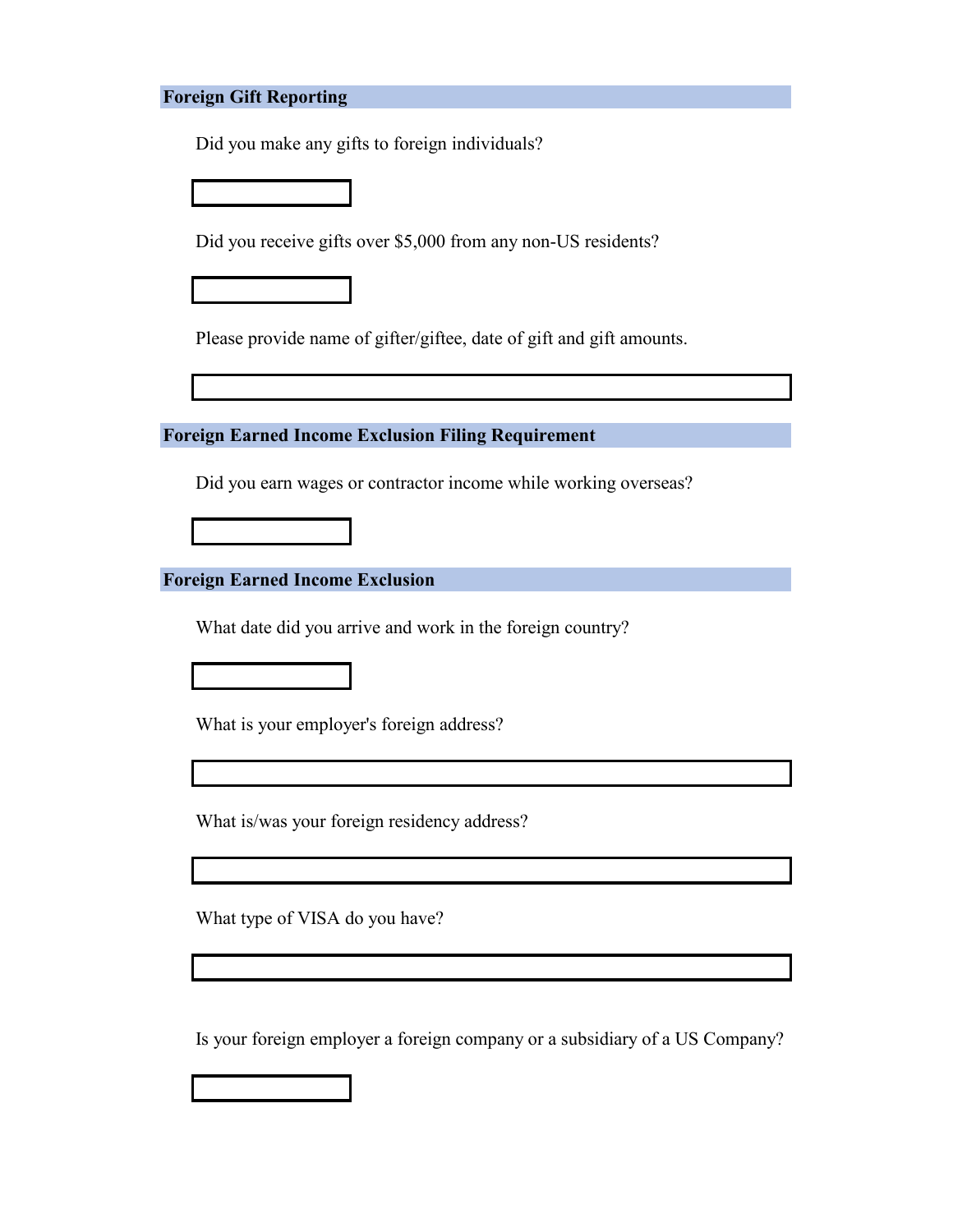### **Foreign Earned Income Exclusion**

Please provide the dates you entered and left the United States for 2020 through 2021.

| Date Entered | Date Left | Date Entered | Date Left |
|--------------|-----------|--------------|-----------|
|              |           |              |           |
|              |           |              |           |
|              |           |              |           |
|              |           |              |           |
|              |           |              |           |

Does your employer reimburse you for foreign residency expenses (i.e. rent, utilities)?

Do you own or rent your residence overseas?

Did all members of your household reside overseas?



If all members of your household did not reside overseas, who did?

Are you an employee of the US Department of State?

Are you a member of the armed services on foreign assignment?